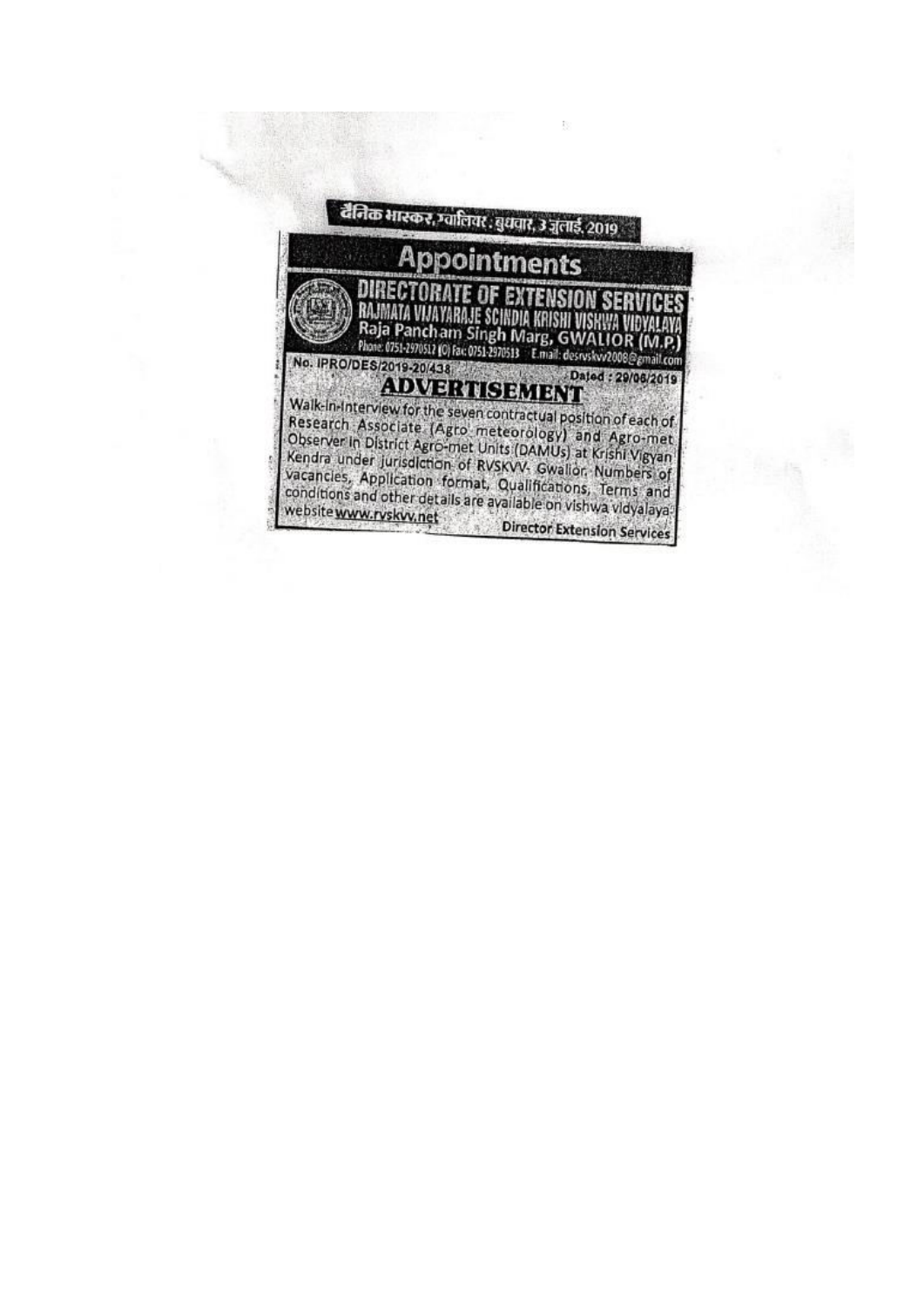

## **DIRECTORATE OF EXTENSION SERVICES Rajmata Vijayaraje Scindia Krishi Vishwa Vidyalaya, Raja Pancham Singh Marg, Gwalior (M. P.)**

Phone: 0751 2970512 (O) FAX: 0751 297 0513 E. mail: desrvskvv2008@gmail.com

No./DES/2019-20/ Date :

#### **ADVERTISEMENT**

Walk-in-interview for the seven contractual position of each of Research Associate (Agro meteorology) and Agro-met Observer in District Agro-met Units (DAMUs) at Krishi Vigyan Kendra under jurisdiction of RVSKVV-Gwalior. Numbers of vacancies, Application format, Qualifications, Terms and conditions and other details are available on Vishwa Vidyalaya website www.rvskvv.net

**Director Extension Services**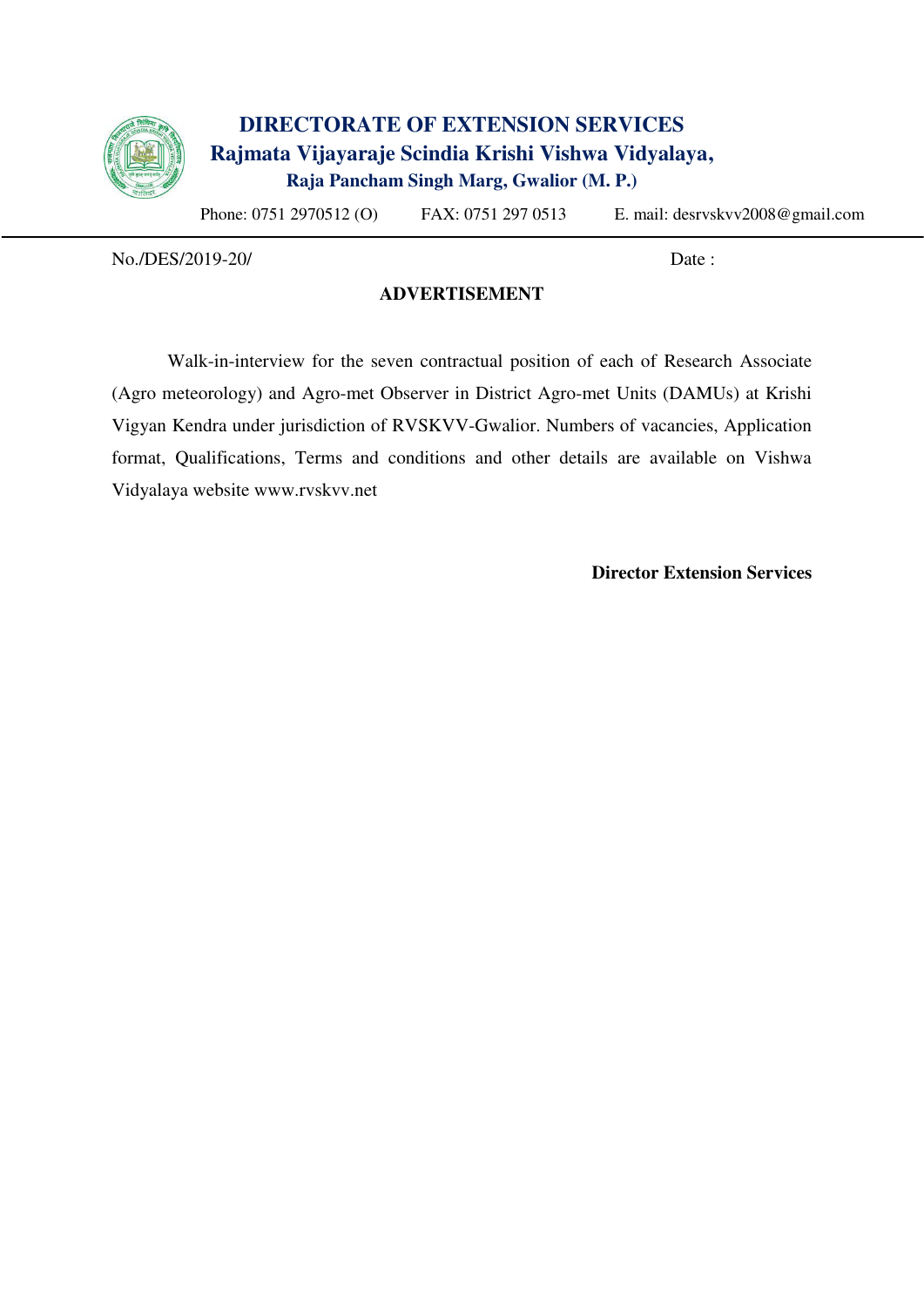

## **DIRECTORATE OF EXTENSION SERVICES Rajmata Vijayaraje Scindia Krishi Vishwa Vidyalaya, Raja Pancham Singh Marg, Gwalior (M. P.)**

Phone: 0751 2970512 (O) FAX: 0751 297 0513 E. mail: desrvskvv2008@gmail.com

No./DES/2019-20/ Date :

#### **ADVERTISEMENT FOR WALK-IN-INTERVIEW**

Walk-in-interview for the seven contractual position of each of Research Associate (Agro meteorology) and Agro-met Observer in District Agro-met Units (DAMUs) at Krishi Vigyan Kendra Ashoknagar, Badwani, Khandwa, Neemuch, Aron (Guna), Shivpuri and Rajgarh will be conducted on July 23, 2019 at 10:30 Hrs. and July 24, 2019 at 10:30 Hrs., respectively. The remuneration of manpower to pay on contractual basis as per IMD norms, co-terminus with the Gramin Krishi Mausam Seva (GKMS) scheme on year to year extension basis. The eligible candidates are invited to appear before the selection committee with original documents for walk-in-interview at Directorate of Extension Services, Rajmata Vijayaraje Scindia Krishi Vishwa Vidyalaya, Gwalior. Number of vacancies, Application format, Qualifications, Terms and conditions and other details are available on Vishwa Vidyalaya website [www.rvskvv.net.](http://www.rvskvv.net/) The last date of submission of application for above posts to the Director of extension Services RVSKVV Gwalior is 22-7-2019 up to 5.00PM.

**Director Extension Services**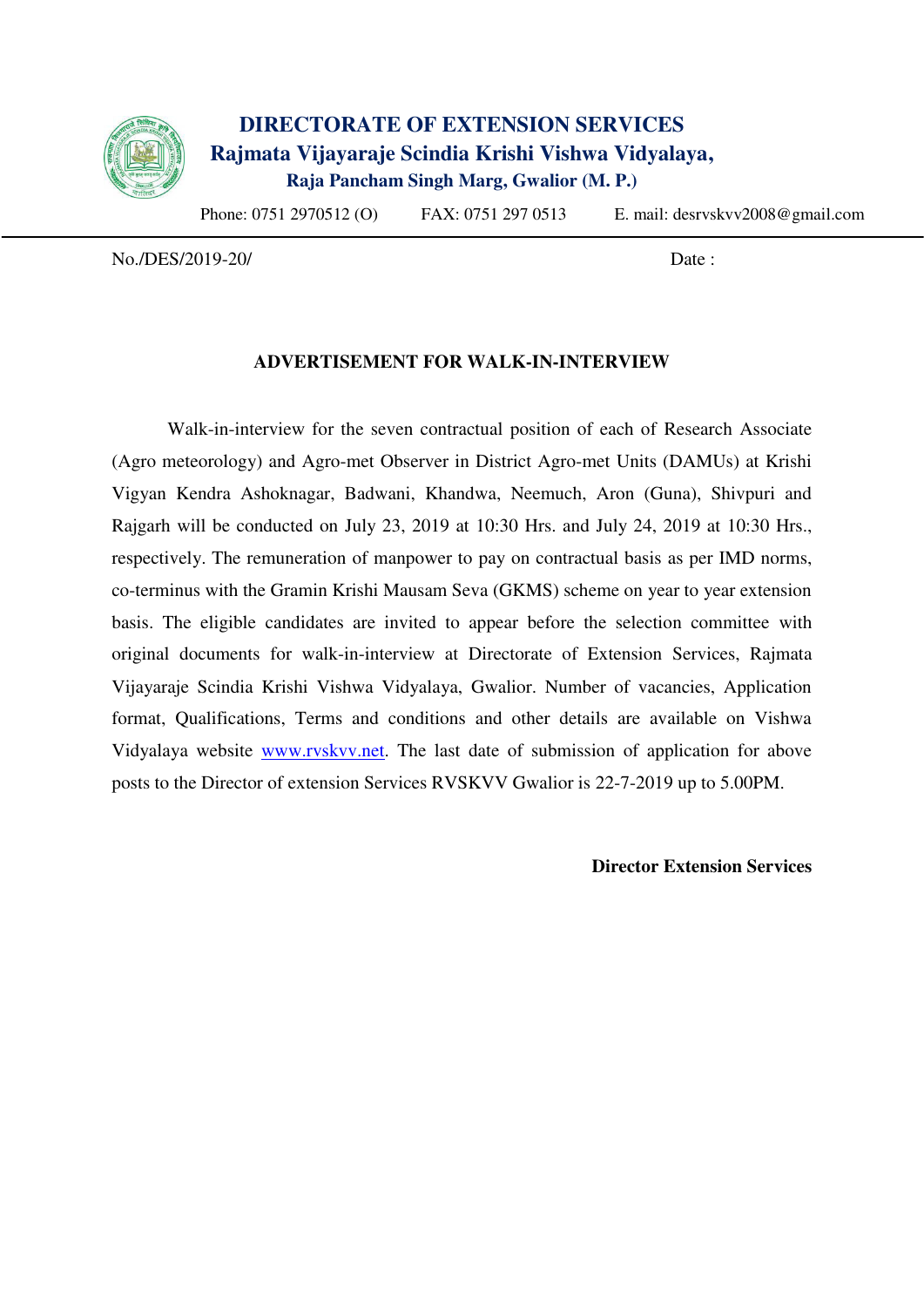

## **DIRECTORATE OF EXTENSION SERVICES Rajmata Vijayaraje Scindia Krishi Vishwa Vidyalaya, Raja Pancham Singh Marg, Gwalior (M. P.)**

Phone: 0751 2970512 (O) FAX: 0751 297 0513 E. mail: desrvskvv2008@gmail.com

No./DES/2019-20/ Date :

## **DETAIL INORMATIONABOUT ADVERTISEMENT**

#### **Number of post and place**

| Name of Krishi Vigyan Kendra      | No of post sanction on contractual basis co-terminus<br>with the GKMS scheme on year to year extension basis |                          |  |  |
|-----------------------------------|--------------------------------------------------------------------------------------------------------------|--------------------------|--|--|
|                                   | <b>Research Associate (Agro</b><br>meteorology)                                                              | <b>Agro-met Observer</b> |  |  |
| Krishi Vigyan Kendra, Ashoknagar  | 01                                                                                                           | 01                       |  |  |
| Krishi Vigyan Kendra, Badwani     | 01                                                                                                           | 01                       |  |  |
| Krishi Vigyan Kendra, Khandwa     | 01                                                                                                           | 01                       |  |  |
| Krishi Vigyan Kendra, Neemuch     | 01                                                                                                           | 01                       |  |  |
| Krishi Vigyan Kendra, Aron (Guna) | 01                                                                                                           | 01                       |  |  |
| Krishi Vigyan Kendra, Shivpuri    | 01                                                                                                           | 01                       |  |  |
| Krishi Vigyan Kendra, Rajgarh     | 01                                                                                                           | 01                       |  |  |

#### **(a) Age Limit**

Maximum age limit 45 years on the date of interview

### **(b) Application fee**

Application with demand draft of Rs. 400/-, (Rs. Four Hundred Only) for research Associate and Rs. 100/-, (Rs. One Hundred only) for Agro-met Observer in favour of Director Extension Services, RVSKVV, Gwalior

#### **(c) Essential Qualification**

**(i) Research Associate (Agro meteorology)**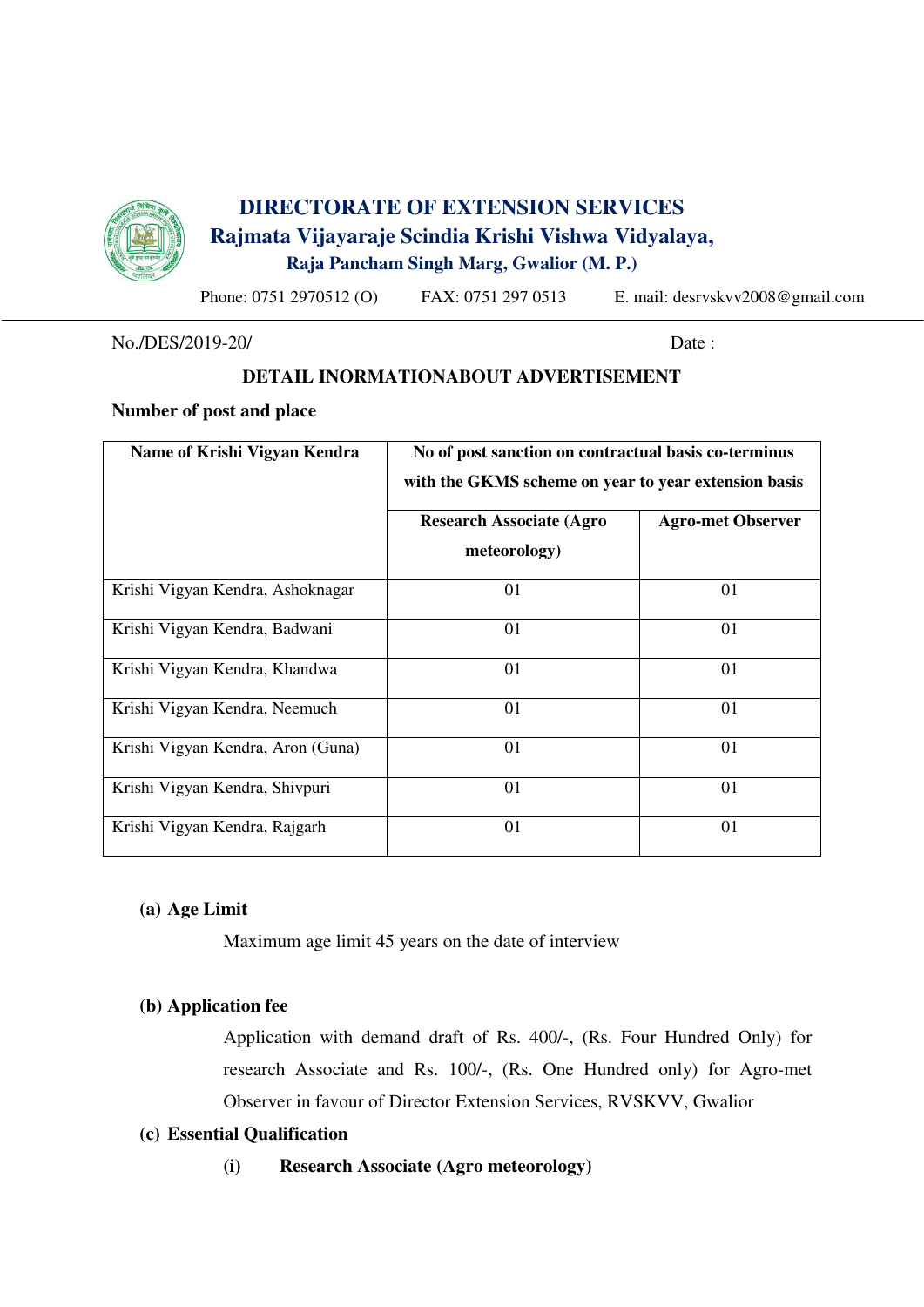- 1. Ph.D. degree in the relevant subject **(or)** Masters' degree in relevant subject- (Agro meteorology/ Meteorology/ Agronomy/ Agriculture Physics), with first division or 60% marks or equivalent overall grade point average with two years research experience as evidenced from fellowship/Associateship/Training /Other engagements. Published research papers will be desirable. **The preference will be given to candidates with Agro-metrology qualification**.
- 2. Desirable: Diploma in computer application.

#### **(ii) Agro-met Observer**

- 1. Essential:
	- 10+2 in science stream along with basic knowledge of computer application.
- 2. Desirable:
	- Experience of metrological data observation and data analysis.
	- Desirable: Diploma in computer application.

#### **(d) Remuneration/ emoluments of manpower**

- 1. Minimum emoluments for Research Associate
	- With Ph. D Degree: Rs.40000/Month (likely to be revised) + HRA as per norms
	- Without Ph.D. Degree: Rs.36000/Month (likely to be revised) + HRA as per norms
- 2. Minimum emoluments for Agro-met Observer
	- Rs. 18000/month + HRA as per norms

#### **(e) Terms and Conditions**

- 1. The above positions are purely on temporary basis, against the post of Subject Matter Specialist (Agro Meteorology), and will be filled on Contractual basis up to 31-03-2020 or regular appointments of SMS/agromet observers are made. After 31-03-2020 the work of Research Associates/ Agro-met Observer will be evaluated by the committee. On satisfactory appraisal of committee the further extension may be given.
- 2. No TA/ DA will be paid for attending the interview.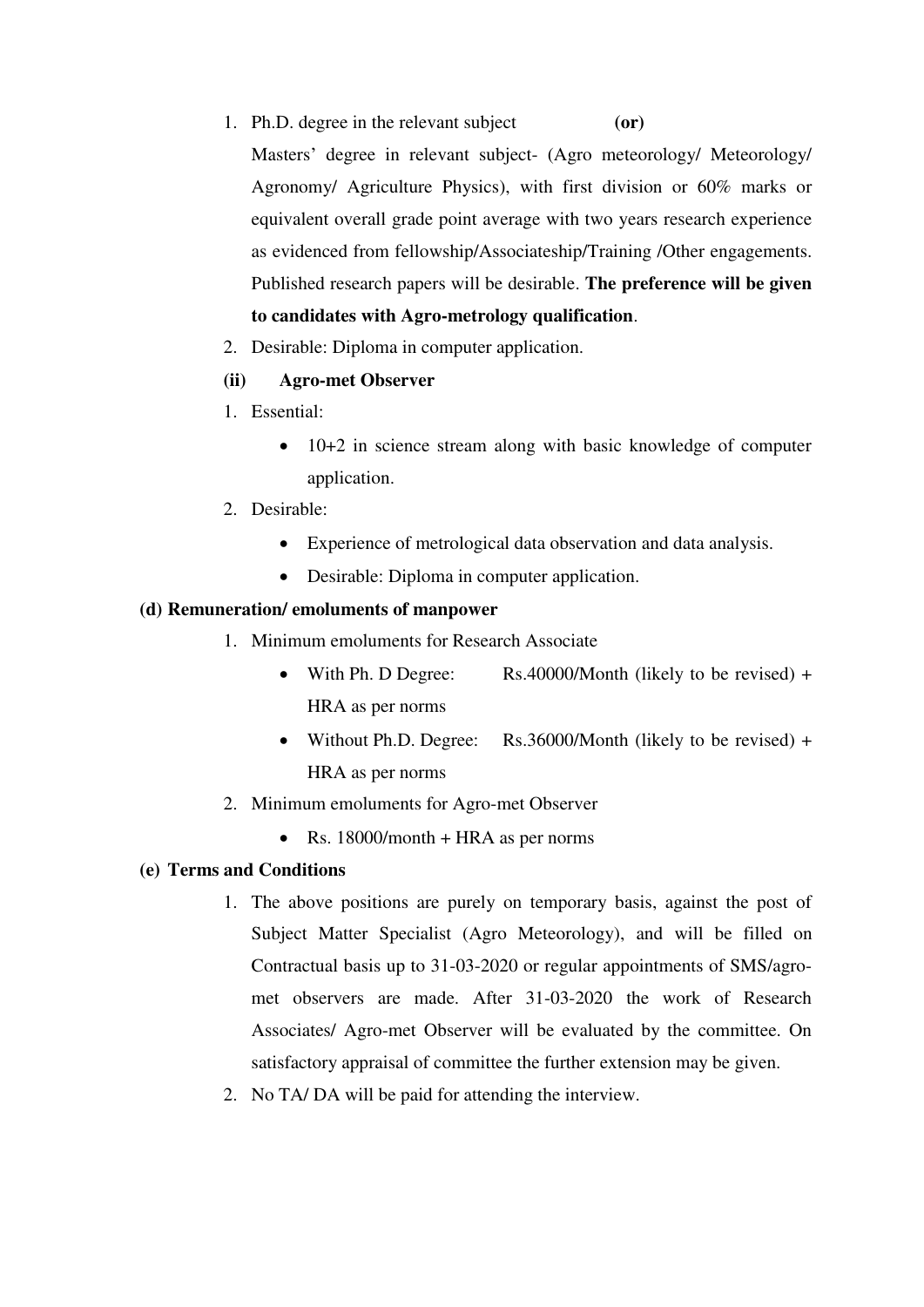- 3. The selected candidate shall have no right/ claim for regular appointment at this V.V. as the appointments are co-terminus with the Project/ Scheme or regular appointments of SMS/Agro-met observers are made.
- 4. Eligible and interested candidates may attend Walk-in-Interview on the date as indicated with original certificates, experience certificate in the relevant area and research publication, along with application form with one set of attested photocopies of all essential qualification from  $10<sup>th</sup>$ standard onwards along with two passport size photographs.
- 5. The existence of the posts under scheme is exclusively of the financial aid from the funding agencies therefore as and when the financial aid is withdrawal/ stopped from the ICAR/ the Indian Meteorological Department (IMD), Ministry of Earth Science (MOES), New Delhi the contract of the candidates will be terminated.
- 6. Application must have the requisite qualifications and experience on the date of interview.
- 7. Application not accompanied by application fee or copies of certificates/ degree, mark-sheet/transcript in support of academic qualifications, filled in informative guidelines and other required documents shall be summarized rejected.

#### **Note**

- 1. Knowledge of Hindi is essential.
- 2. Those candidates who are already working in any project/ scheme/ organization should bring "No Objection Certificate" from his present employer.
- 3. On the date of Walk-In-Interview required Certificates should be produced in original for verification.
- 4. The experience in the relevant area will be counted after acquiring the basic minimum Qualifications.
- 5. Application for each post should be filled separately along with its fee.

#### **Director Extension Services**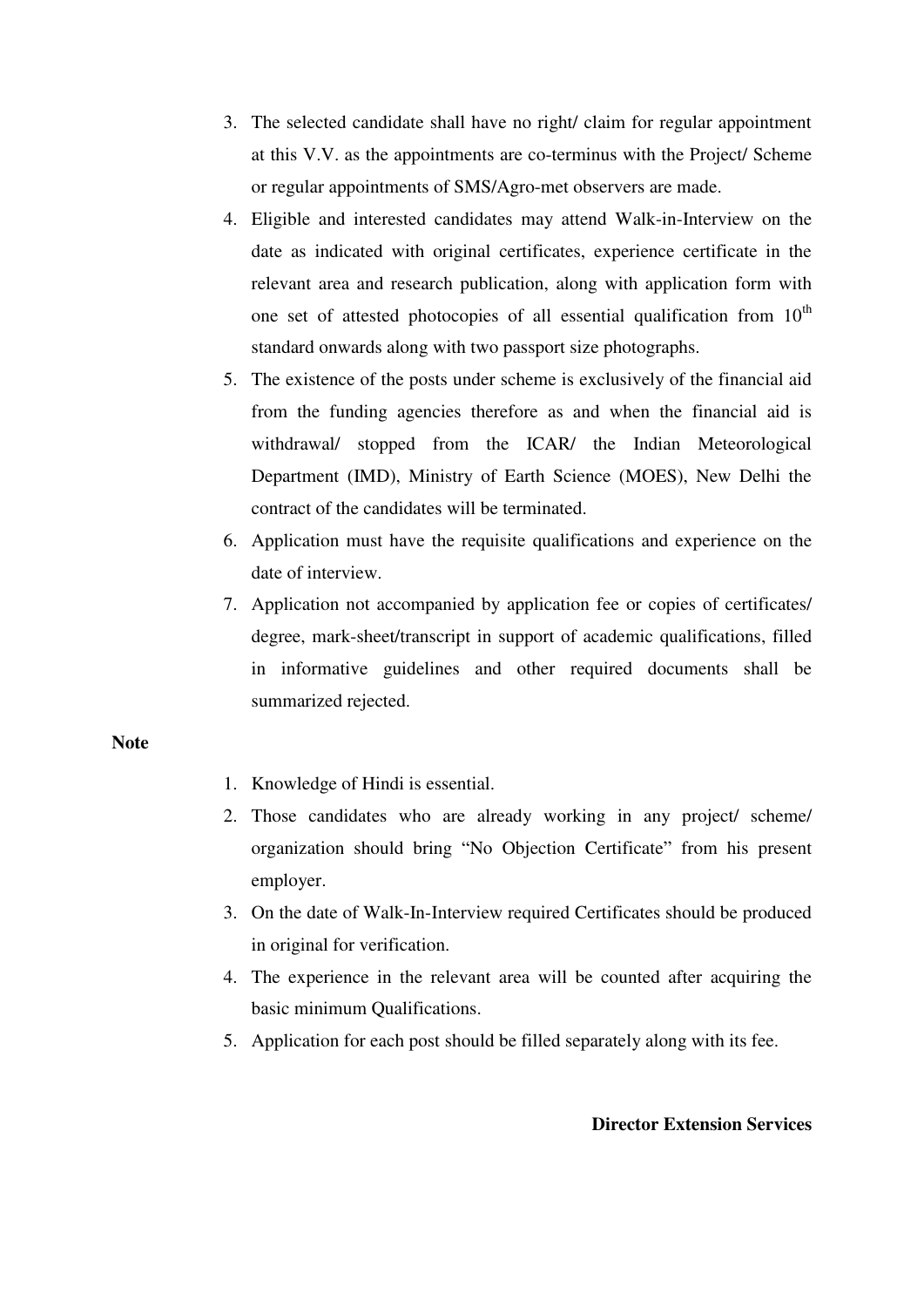# **Rajmata Vijayaraje Scindia Krishi Vishwa Vidyalaya, Raja Pancham Singh Marg, Gwalior (M. P.)**

| <b>Bank Draft No.</b><br><b>Amount</b><br>Date<br><b>APPLICATION FORM</b><br>Affix recent<br>Name of the post<br>passport size<br>Advertisement No<br>photograph<br>1. Name of full<br>Father's/Husband's Name<br>2. Address<br>(i) Present address (for correspondence)<br>(ii) Permanent home address<br>(iii) Telephone<br>e-mail<br>Fax:<br>3. Are you a bonafide resident of M. P. (if yes, :<br>give full address and attach proof?)<br>4. Date of Birth figures :<br>Age:<br>In words:<br>(on last date for application)<br>(according to Matriculation Certificate)<br><b>Nationality</b><br>5.<br>6. | (Details of application fee)                                                         |  |
|---------------------------------------------------------------------------------------------------------------------------------------------------------------------------------------------------------------------------------------------------------------------------------------------------------------------------------------------------------------------------------------------------------------------------------------------------------------------------------------------------------------------------------------------------------------------------------------------------------------|--------------------------------------------------------------------------------------|--|
|                                                                                                                                                                                                                                                                                                                                                                                                                                                                                                                                                                                                               |                                                                                      |  |
|                                                                                                                                                                                                                                                                                                                                                                                                                                                                                                                                                                                                               |                                                                                      |  |
|                                                                                                                                                                                                                                                                                                                                                                                                                                                                                                                                                                                                               |                                                                                      |  |
|                                                                                                                                                                                                                                                                                                                                                                                                                                                                                                                                                                                                               |                                                                                      |  |
|                                                                                                                                                                                                                                                                                                                                                                                                                                                                                                                                                                                                               |                                                                                      |  |
|                                                                                                                                                                                                                                                                                                                                                                                                                                                                                                                                                                                                               |                                                                                      |  |
|                                                                                                                                                                                                                                                                                                                                                                                                                                                                                                                                                                                                               |                                                                                      |  |
|                                                                                                                                                                                                                                                                                                                                                                                                                                                                                                                                                                                                               |                                                                                      |  |
|                                                                                                                                                                                                                                                                                                                                                                                                                                                                                                                                                                                                               |                                                                                      |  |
|                                                                                                                                                                                                                                                                                                                                                                                                                                                                                                                                                                                                               |                                                                                      |  |
|                                                                                                                                                                                                                                                                                                                                                                                                                                                                                                                                                                                                               |                                                                                      |  |
|                                                                                                                                                                                                                                                                                                                                                                                                                                                                                                                                                                                                               |                                                                                      |  |
|                                                                                                                                                                                                                                                                                                                                                                                                                                                                                                                                                                                                               |                                                                                      |  |
|                                                                                                                                                                                                                                                                                                                                                                                                                                                                                                                                                                                                               |                                                                                      |  |
|                                                                                                                                                                                                                                                                                                                                                                                                                                                                                                                                                                                                               |                                                                                      |  |
|                                                                                                                                                                                                                                                                                                                                                                                                                                                                                                                                                                                                               |                                                                                      |  |
|                                                                                                                                                                                                                                                                                                                                                                                                                                                                                                                                                                                                               |                                                                                      |  |
|                                                                                                                                                                                                                                                                                                                                                                                                                                                                                                                                                                                                               |                                                                                      |  |
|                                                                                                                                                                                                                                                                                                                                                                                                                                                                                                                                                                                                               |                                                                                      |  |
|                                                                                                                                                                                                                                                                                                                                                                                                                                                                                                                                                                                                               |                                                                                      |  |
|                                                                                                                                                                                                                                                                                                                                                                                                                                                                                                                                                                                                               | Experience: Teaching, Research, Extension, Field work or any other (Please<br>7. (a) |  |

 describe each of the experience separately and in detail with its duration and dates).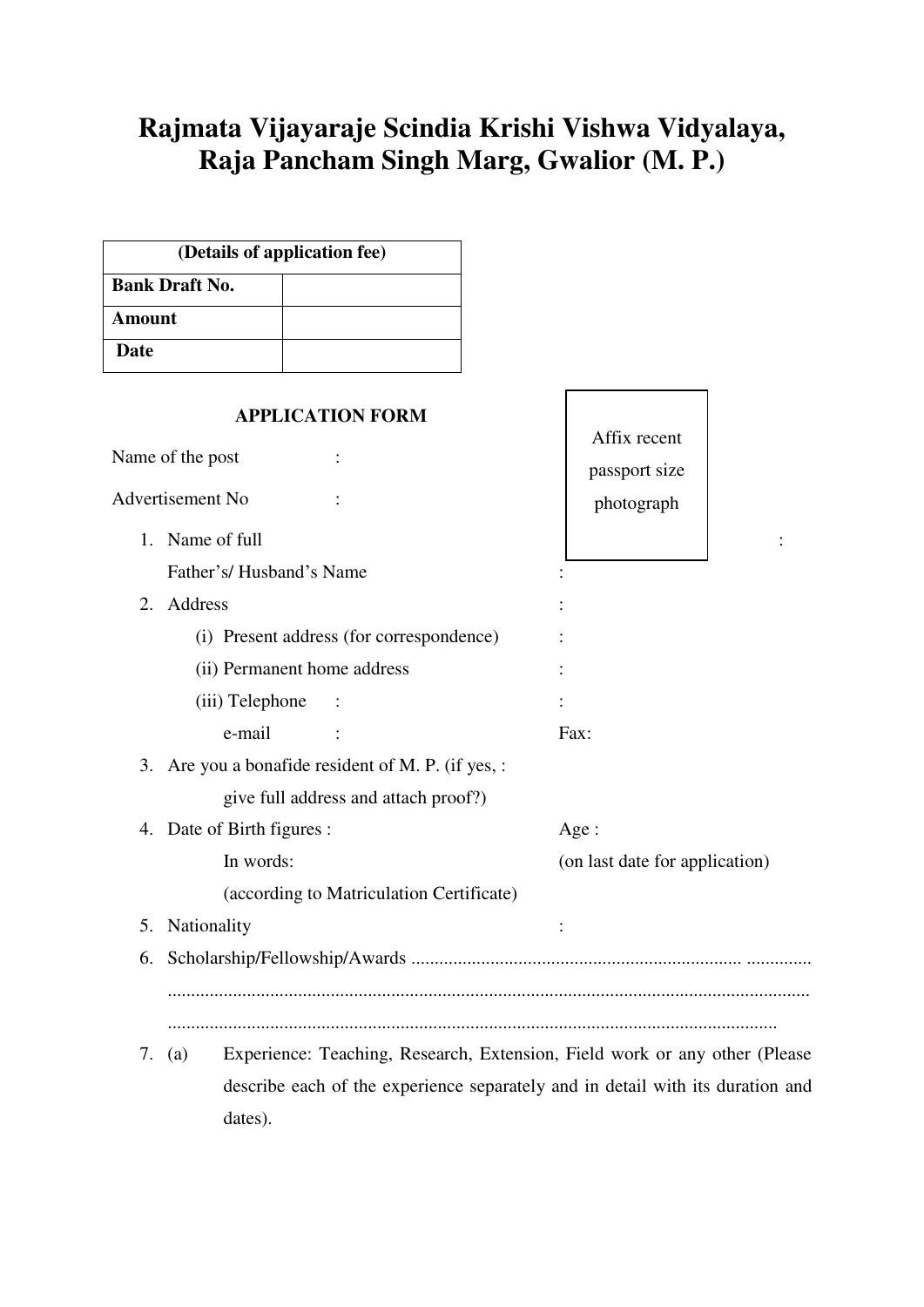|       | Examination*                                         | Name of                | Name of the                                   | Percentage                           | <b>Division</b> | Year of | Suject(s) | <b>Enclosure Number</b>        |                                     |
|-------|------------------------------------------------------|------------------------|-----------------------------------------------|--------------------------------------|-----------------|---------|-----------|--------------------------------|-------------------------------------|
|       |                                                      | the degree/<br>diploma | University<br>or other<br>examination<br>body | of marks/<br><b>OCGA</b><br>obtained | obtained        | passing | (Major)   | <b>Certificate</b><br>/ degree | <b>Mark</b><br>sheet/<br>transcript |
| (i)   | <b>High School</b>                                   |                        |                                               |                                      |                 |         |           |                                |                                     |
| (ii)  | Higher Secondary/<br>Intermediate/Pre-<br>University |                        |                                               |                                      |                 |         |           |                                |                                     |
| (iii) | <b>Bachelor's Degree</b>                             |                        |                                               |                                      |                 |         |           |                                |                                     |
| (iv)  | Master's Degree                                      |                        |                                               |                                      |                 |         |           |                                |                                     |
| (v)   | Doctor's degree                                      |                        |                                               |                                      |                 |         |           |                                |                                     |

8. Examination passed: (Please enclosed copies of certificate/ degree & mark – sheet/ transcript etc. of each of the examinations.)

**\*Only completed and awarded qualifications should be mentioned. Incomplete or result awaited qualifications should not be mentioned or clearly indicated.**